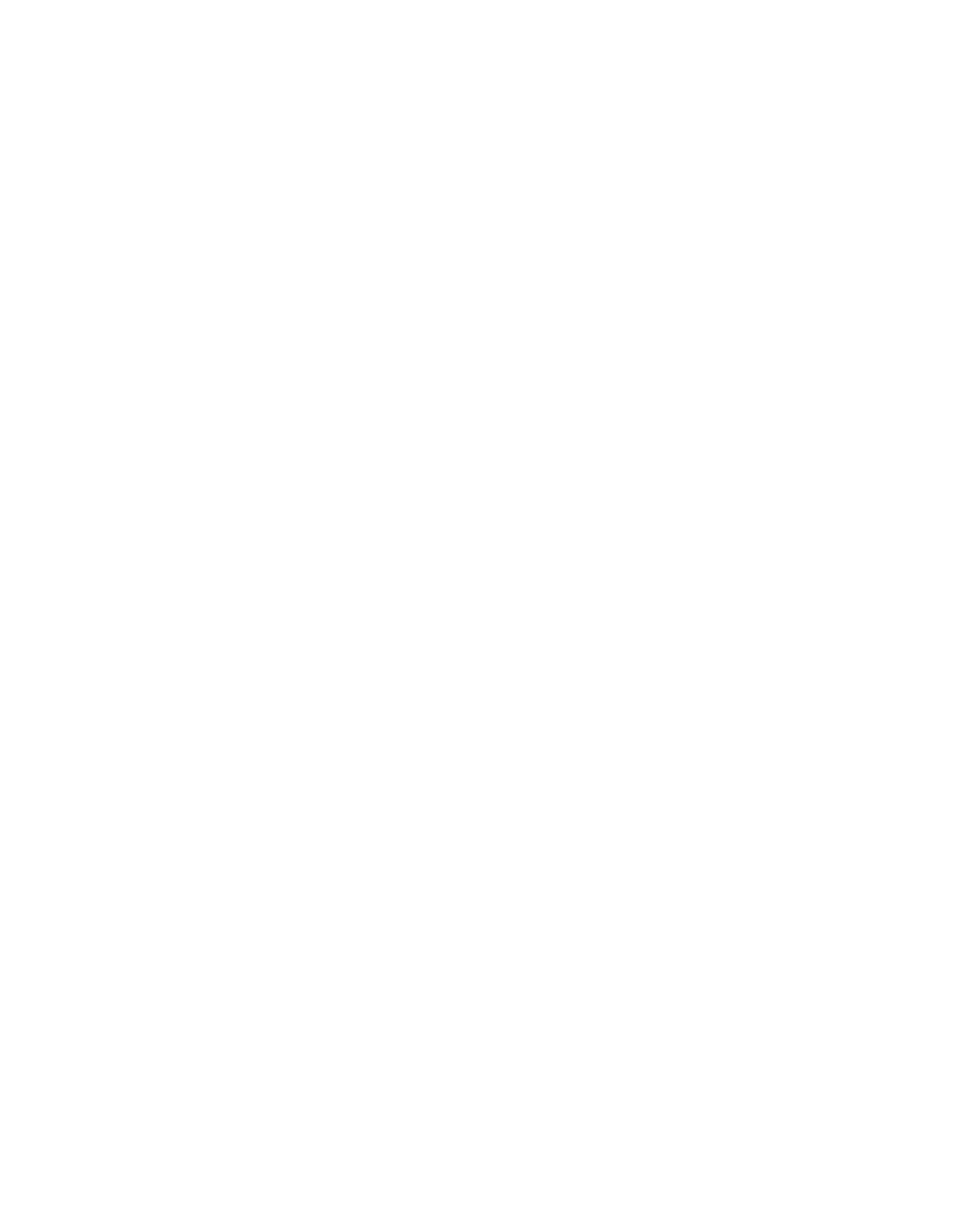### **Section 1 Executive Summary**

This report is ISO New England's (ISO) 2019 annual assessment (Interim Review) of its 2017 Comprehensive Review of Resource Adequacy, and covers the time period of 2020 through 2022. This Interim Review is conducted to comply with the Reliability Assessment Program (RAP) as established by the Northeast Power Coordinating Council (NPCC). It follows the resource adequacy review guidelines as outlined in the *NPCC Regional Reliability Directory #1 Appendix D, Design and Operation of Bulk Power System*.

To ensure the resource adequacy for the region, ISO New England identifies the amount and locations of resources the system needs and meets these needs in the short term through the Forward Capacity Market (FCM). Forward Capacity Auctions have been c[on](#page-2-1)ducted to purchase needed resources for the Capacity Commitment Periods (CCP) 2020-20211 to 2022-2023. The resources procured by ISO New England through the FCM assume a capacity supply obligation (CSO), and must be available to offer energy and reserve to the New England energy markets. Resources that do not have a CSO can participate in the energy markets to serve New England load and provide reserve on a voluntary basis. For this Interim Review, resource adequacy is assessed under two sets of resource assumptions: 1) using resources' seasonal claimed capabilities; 2) using capacity supply obligations of resources in the Forward Capacity Market.

<span id="page-2-0"></span>[Table 1-1](#page-2-0) and Table 1-2 summarize the Loss of Load Expectation (LOLE) for the study period using two demand forecasts and two sets of capacity resource assumptions.

| Year | 2017 Comprehensive Review<br>(Days/Year)                           | 2019 Interim Review<br>(Days/Year)                                 |                                                                  |  |
|------|--------------------------------------------------------------------|--------------------------------------------------------------------|------------------------------------------------------------------|--|
|      | <b>Based on Resources'</b><br><b>Seasonal Claimed Capabilities</b> | <b>Based on Resources'</b><br><b>Seasonal Claimed Capabilities</b> | <b>Based on Resources'</b><br><b>Capacity Supply Obligations</b> |  |
| 2020 | 0.030                                                              | 0.00094                                                            | 0.00106                                                          |  |
| 2021 | 0.058                                                              | 0.00104                                                            | 0.00563                                                          |  |
| 2022 | 0.061                                                              | 0.00189                                                            | 0.00893                                                          |  |

**Table 1-1 New England LOLE using Reference Demand Forecast**

<span id="page-2-1"></span> $1$  A capacity commitment period of 20xx-yy refers to a period from June 1, 20xx through May 31, 20yy.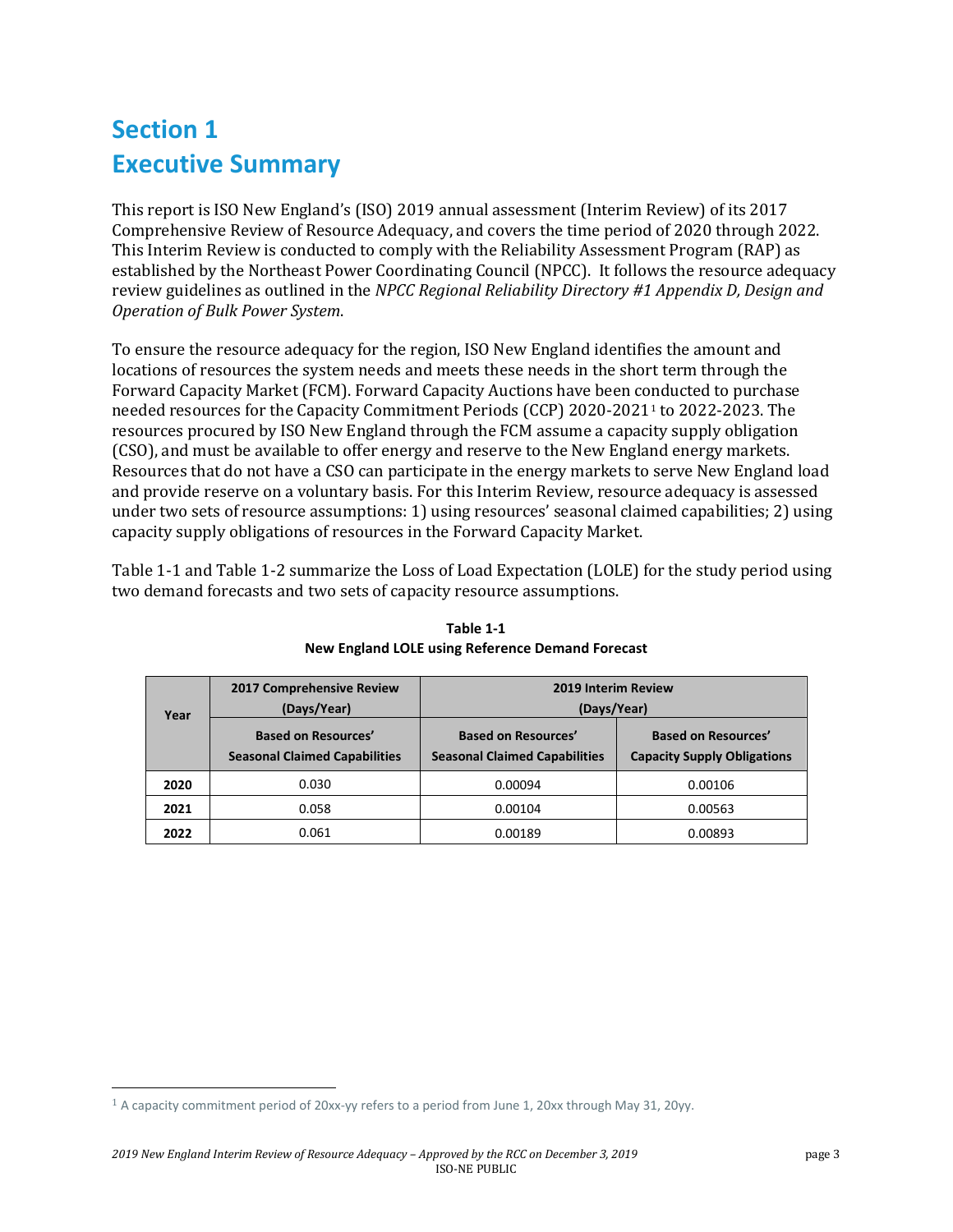| Year | 2017 Comprehensive Review<br>(Days/Year)                           | 2019 Interim Review<br>(Days/Year)                                 |                                                                  |  |
|------|--------------------------------------------------------------------|--------------------------------------------------------------------|------------------------------------------------------------------|--|
|      | <b>Based on Resources'</b><br><b>Seasonal Claimed Capabilities</b> | <b>Based on Resources'</b><br><b>Seasonal Claimed Capabilities</b> | <b>Based on Resources'</b><br><b>Capacity Supply Obligations</b> |  |
| 2020 | 0.043                                                              | 0.00479                                                            | 0.00528                                                          |  |
| 2021 | 0.080                                                              | 0.00852                                                            | 0.02614                                                          |  |
| 2022 | 0.086                                                              | 0.01675                                                            | 0.04498                                                          |  |

**Table 1-2 New England LOLE using High Demand Forecast**

Results of this Interim Review show that New England has adequate existing and planned resources to meet the NPCC Resource Adequacy Design Criteria under both the reference and high demand forecasts for the study period 2020 through 2022. Capacity supply obligations acquired in the Forward Capacity Market auctions for the 2020 through the 2022 years will meet the region's resource adequacy needs.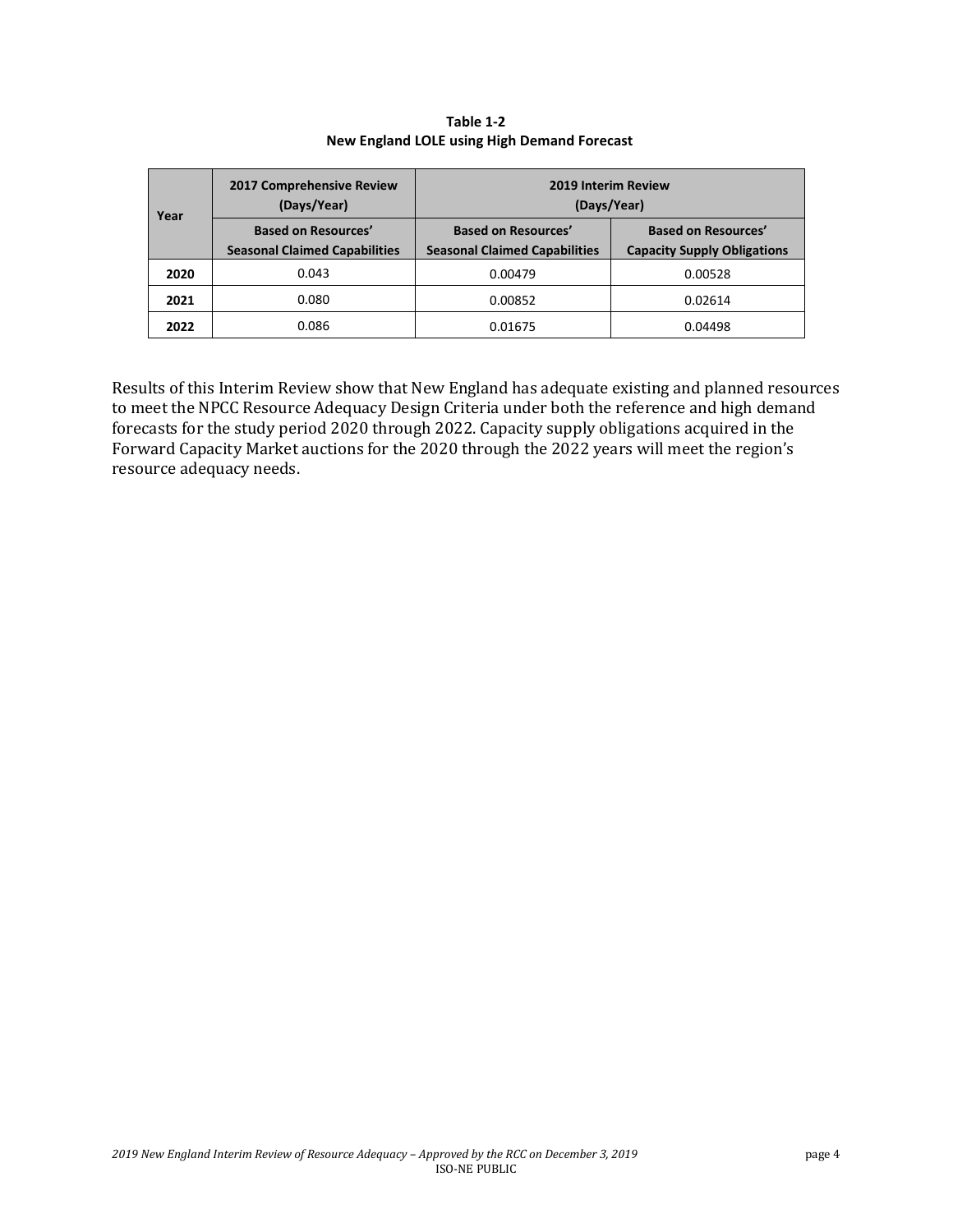### **Section 2 Introduction**

This is the second update of New England's 2017 Comprehensive Review of Resource Adequacy, which was approved by NPCC in December 2017. The load and resource assumptions of this Interim Review are based on the "2019-2028 Forecast Report of Capacity, Energy, Loads, and Transmission" (2019 CELT Report)[2.](#page-4-0) Resource performance and transmission interface transfer capability assumptions are consistent with the values used by ISO New England in its calculation of the region's Installed Capacity Requirements. ISO New England continues to use the General Electric Multi-Area Reliability Simulation (MARS) model to simulate New England system resource adequacy.

<span id="page-4-0"></span>*<sup>2</sup>* [https://www.iso-ne.com/static-assets/documents/2019/04/2019\\_celt\\_report.xls](https://www.iso-ne.com/static-assets/documents/2019/04/2019_celt_report.xls)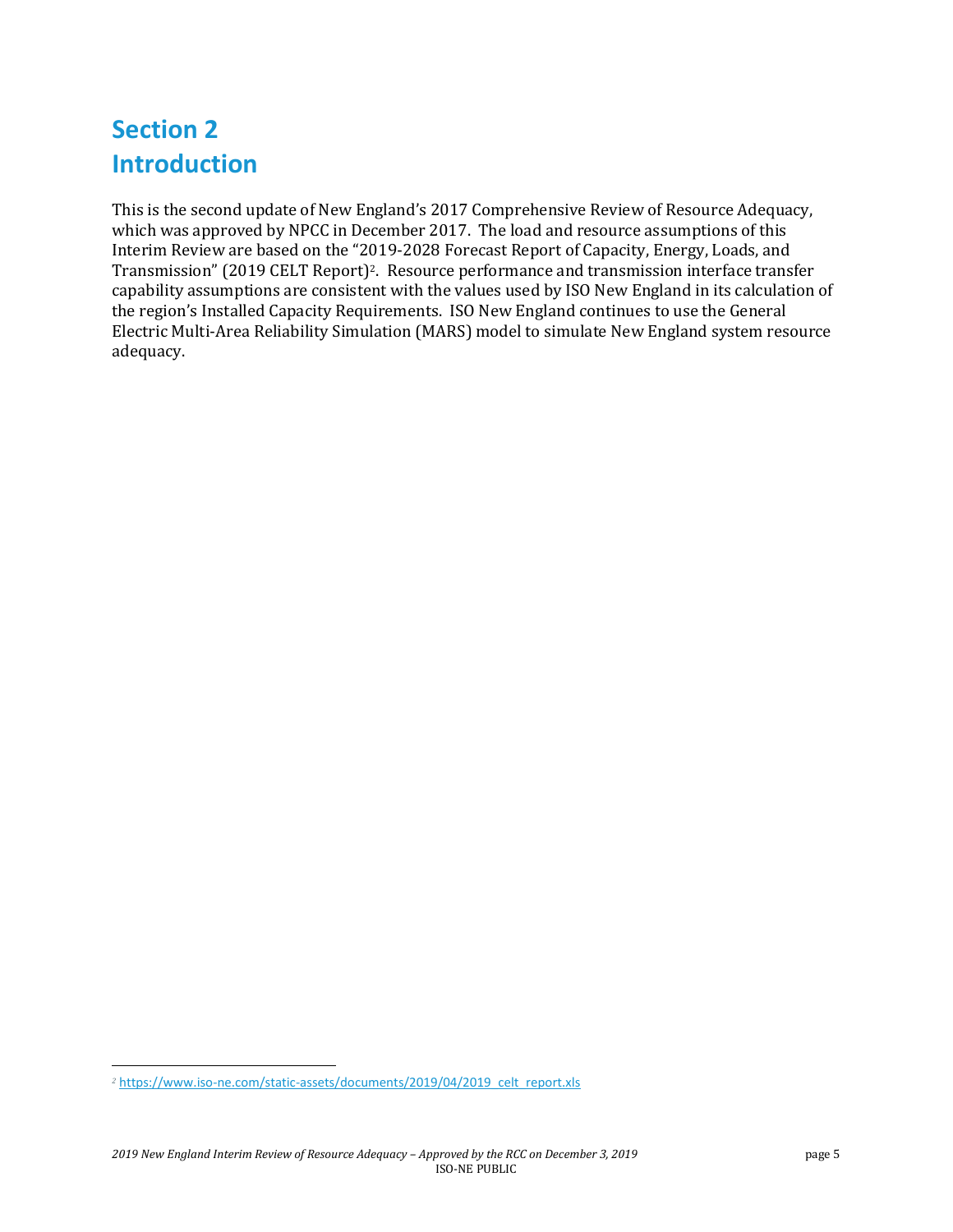### **Section 3 Assumptions Changes**

### **3.1 Resources**

Table 3-1 compares resource assumptions between the two reviews. As shown, the total resources assumed for the 2019 review is higher than the amount assumed for each of the common years of the reviews. The total amount of resources for 2020 is approximately 930 MW higher, mainly due to more demand resources are expected and additional import resources are procured. For 2021 and 2022, the resource amount is approximately 1,500 MW and 1,025 higher, and it is the result of more demand resources expected, additional capacity imports procured in Forward Capacity Auction, and after accounting for resource retirement, and resource rating changes.

This review also conducts an assessment using only the resources with capacity suppl[y](#page-5-0) obligations. The amount of capacity supply obligations are based on the values as of October 2019.<sup>3</sup>

|      |                       | <b>Capacity Supply</b> |                   |                                                                                                                                                                                                                                      |                                              |
|------|-----------------------|------------------------|-------------------|--------------------------------------------------------------------------------------------------------------------------------------------------------------------------------------------------------------------------------------|----------------------------------------------|
| Year | 2017<br><b>Review</b> | 2019<br><b>Review</b>  | <b>Difference</b> | <b>Major Reasons for Changes</b>                                                                                                                                                                                                     | <b>Obligations assumed</b><br>in 2019 Review |
| 2020 | 35,287                | 36,219                 | 932               | Increase in demand resources (~450)<br>$\bullet$<br>Increase in import resources (~360)<br>٠<br>Increase in resource ratings $(200)$<br>٠                                                                                            | 36,058                                       |
| 2021 | 34,540                | 36,057                 | 1,517             | Increase in demand resources (~670)<br>$\bullet$<br>Increase in capacity imports procured for<br>$\bullet$<br>2021 in FCA (~1,160)<br>Increase in resource ratings $(200)$<br>٠<br>Decrease in resources due retirements (~400)<br>٠ | 35,061                                       |
| 2022 | 34,840                | 35,865                 | 1,025             | Increase in demand resources (~800)<br>٠<br>Increase in capacity imports procured for<br>٠<br>2022 in FCA (~1,100)<br>Increase in resources ratings $(200)$<br>٠<br>Decrease in resources due to retirements<br>٠<br>$(*1,000)$      | 34,839                                       |

**Table 3-1 New England Resource Assumptions Comparison (Summer Ratings in MW)**

#### **3.2 Load**

This Interim Review uses the 2019 load forecast. The forecast updates the data for the region's historical annual use of electric energy and peak loads by adding another year of historical data to the model, incorporates the most recent economic and demographic forecasts, and makes

<span id="page-5-0"></span><sup>3</sup> <https://www.iso-ne.com/static-assets/documents/2019/10/october-2019-coo-report.pdf>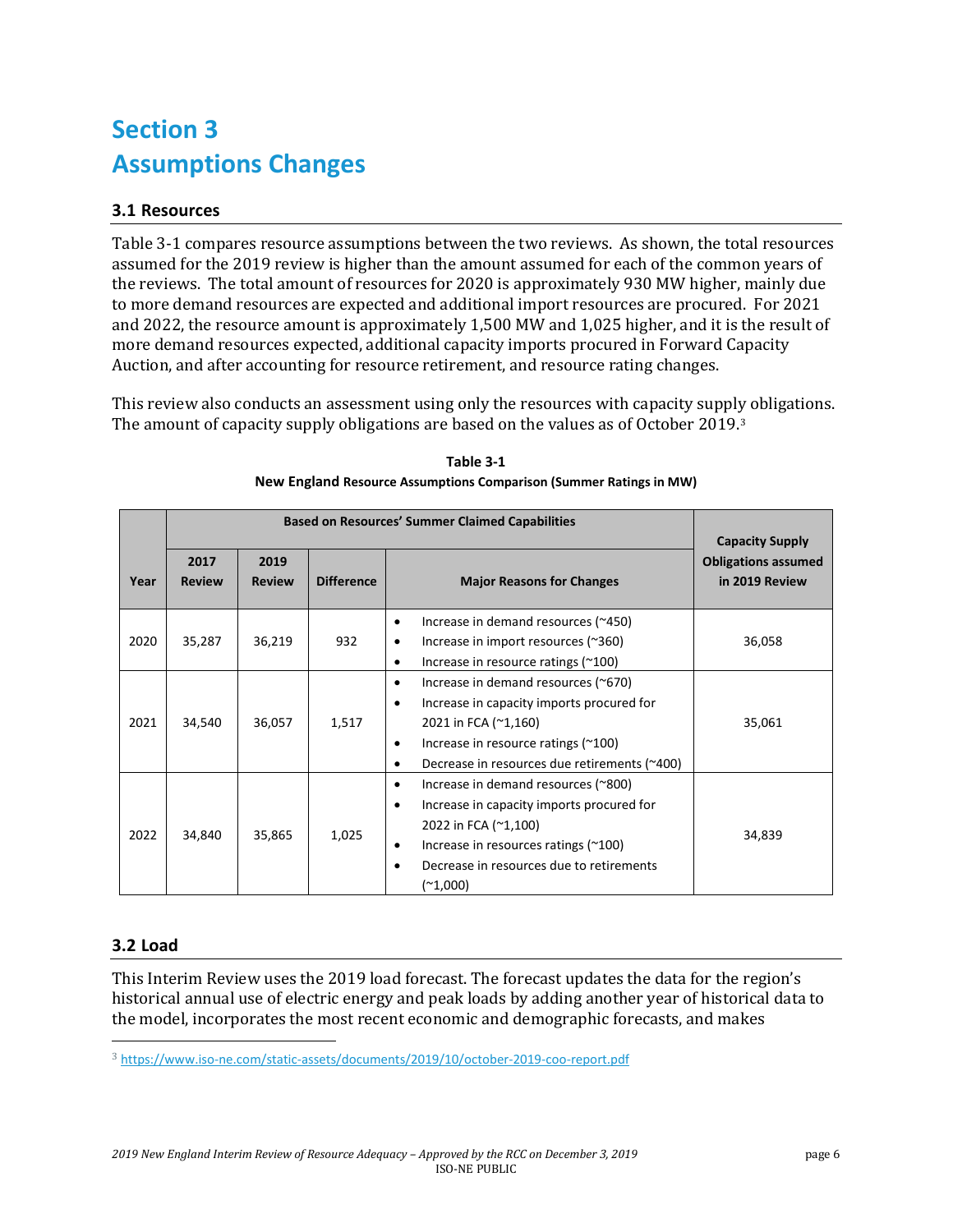adjustments for resettlement that include meter corrections. In the 2019 load forecast, the ISO incorporated three improvements in the summer gross demand modeling. First, a second weather variable, cooling degree days ("CDD") was incorporated in the model specification in addition to weighted temperature-humidity index ("WTHI"). This improvement was made to mitigate forecast performance issues identified during extreme weather conditions that took place during the 2018 summer. Second, for monthly peak demand modeling, separate July and August monthly models were developed. Third, the historical weather period used to generate probabilistic forecast was shortened from 40 years to 25 years. The new 25-year period covers 1991 to 2015. These forecast updates affect both the annual peak values and the distributions of the loads. The forecast also reflects the impacts of behind-the-meter photovoltaics (PV)load reductions. Demand response programs, which include both active and passive demand resources, are modeled and reported on the resource side. Table 3-2 compares the reference summer peak demand forecasts between the 2017 and the 2019 reviews. This year's summer peak load forecast is lower by approximately 800 MW to 1,000 MW. Table 3-3 compares the high demand forecasts, which also shows a downward trend.

|      | 2017 Comprehensive Review (MW) |                        |                | 2019 Interim Review (MW) |                    |                |              |
|------|--------------------------------|------------------------|----------------|--------------------------|--------------------|----------------|--------------|
| Year | <b>Gross Peak</b>              | <b>BTM PV Peak</b>     | Net of BTM     | <b>Gross Peak</b>        | <b>BTM PV Peak</b> | Net of BTM     | Delta of Net |
|      | Forecast                       | Reduction <sup>4</sup> | <b>PV Peak</b> | Forecast                 | Reduction          | <b>PV Peak</b> | Peak         |
| 2020 | 30,036                         | 848                    | 29,188         | 29,130                   | 777                | 28,353         | $-835$       |
| 2021 | 30,322                         | 891                    | 29,431         | 29,341                   | 842                | 28,499         | $-932$       |
| 2022 | 30,620                         | 929                    | 29,691         | 29,561                   | 891                | 28,670         | $-1,021$     |

**Table 3-2 New England Reference Summer Peak Demand Forecast Comparison**

| Table 3-3                                               |  |
|---------------------------------------------------------|--|
| New England High Summer Peak Demand Forecast Comparison |  |

|      |                   | 2017 Comprehensive Review (MW) |                | 2019 Interim Review (MW) |                    |                |              |
|------|-------------------|--------------------------------|----------------|--------------------------|--------------------|----------------|--------------|
| Year | <b>Gross Peak</b> | <b>BTM PV Peak</b>             | Net of BTM     | <b>Gross Peak</b>        | <b>BTM PV Peak</b> | Net of BTM     | Delta of Net |
|      | Forecast          | Reduction                      | <b>PV Peak</b> | Forecast                 | Reduction          | <b>PV Peak</b> | Peak         |
| 2020 | 30,431            | 848                            | 29,583         | 29,940                   | 777                | 29,163         | $-420$       |
| 2021 | 30,773            | 891                            | 29,882         | 30,428                   | 842                | 29,586         | $-296$       |
| 2022 | 31,115            | 929                            | 30,186         | 30,878                   | 891                | 29.987         | $-199$       |

#### **3.3 Interface Limits**

The same sub-area configuration (bubble transportation model) is used to represent the transmission system in these two reviews. The transfer capabilities for the Boston Import interface and Southeast New England (SENE) Import interface have been updated to account for the delay in the Wakefield Woburn 345 kV Project<sup>5</sup>. This project, which is part of the Greater Boston upgrades, consists of installing a new 345 kV underground cable between Wakefield and Woburn,

<span id="page-6-1"></span>5 [https://www.iso-ne.com/static-](https://www.iso-ne.com/static-assets/documents/2019/03/a7_fca_14_transmission_transfer_capabilities_and_capacity_zone_development.pdf)

<span id="page-6-0"></span><sup>4</sup> These values are the estimated peak load reduction impacts from the BTM PV. Hourly profiles were used in the simulation model.

[assets/documents/2019/03/a7\\_fca\\_14\\_transmission\\_transfer\\_capabilities\\_and\\_capacity\\_zone\\_development.pdf](https://www.iso-ne.com/static-assets/documents/2019/03/a7_fca_14_transmission_transfer_capabilities_and_capacity_zone_development.pdf)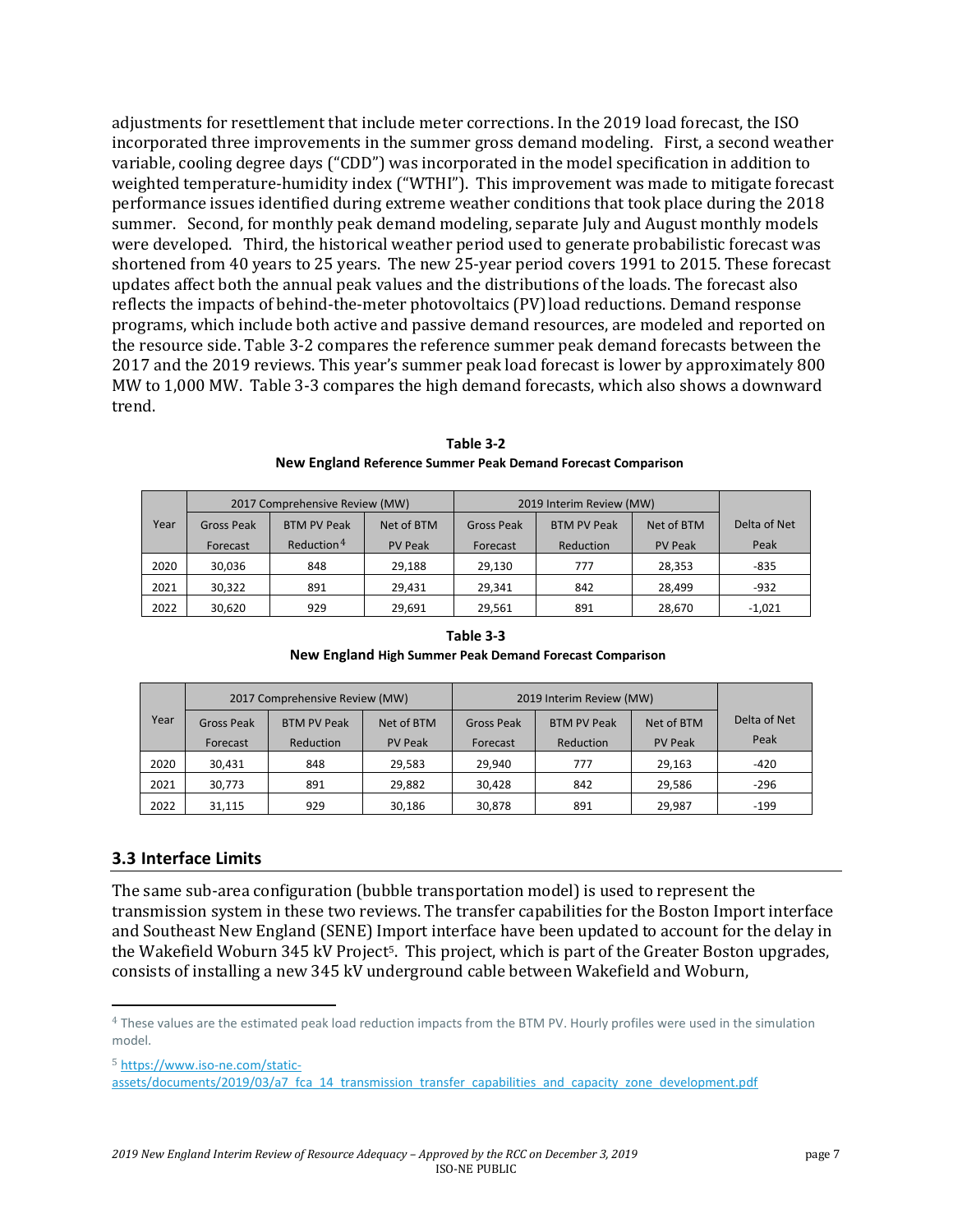approximately 8.5 miles long, and a 160 MVAR shunt reactor in addition to termination facilities at both Wakefield and Woburn. The project is now expected to be service by June 2021.

#### **3.4 Unit Availability**

Table 3-5 compares the weighted average EFORd assumptions used in the 2017 Comprehensive Review and this Interim Review. Overall, the system weighted average EFORd for generating capacity assumed in this review has improved as compared to the 2017 review assumptions. The change is the result of the update of the rolling 5-year average of generator- submitted Generation Availability Data System (GADS) data.

| <b>Unit Type</b>          | 2017 Comprehensive Review<br>EFORd (%) | 2019 Interim Review<br>EFORd $\left(\frac{1}{2}\right)^6$ |
|---------------------------|----------------------------------------|-----------------------------------------------------------|
| Fossil                    | 19.3                                   | 14.4                                                      |
| Combined Cycle            | 3.9                                    | 3.7                                                       |
| <b>Diesel</b>             | 9.3                                    | 7.9                                                       |
| <b>Combustion Turbine</b> | 10.4                                   | 10.6                                                      |
| Nuclear                   | 1.9                                    | 1.2                                                       |
| Hydro                     | 3.5                                    | 2.0                                                       |
| Others                    | 10.0                                   | 11.6                                                      |
| System                    | 7.3                                    | 5.9                                                       |

**Table 3-4 New England Change In EFORd Assumptions – Weighted Averages**

#### **3.5 Energy Security**

The electric power system in New England is undergoing a major transition. The owners of traditional power plants – nuclear, coal, and oil-fired – are permanently retiring many of these stations due to economic and environmental pressures. The majority of the region's electricity, both currently and for the foreseeable future, is likely to come from newer, more efficient natural gasfired generation and an array of renewable energy technologies, such as solar and wind powered generation. However, both renewable and natural gas-fired generation technologies rely on the "just-in-time" delivery of their "input" fuel/energy sources. Solar- and wind-based power inherently vary with the weather. Less obviously and of greater concern is the just-in-time, nonfirm delivery of natural gas from several interstate gas pipelines into the region. During cold winter conditions, these gas pipelines run at full capacity with the firm gas supplies of the regional gas local distribution companies (gas LDC's); subsequently, they are unable to satisfy the additional non-firm demands from the electric power sector.

From the electric power sector's perspective, New England is currently fuel/energy constrained, which has been identified as the greatest "reliability-risk" to the region. Variable Energy Resources (VERs) (i.e., intermittent wind, solar, and hydroelectric resources) and natural gas-fired generators (with operational limitations on their energy production during the winter) are replacing

<span id="page-7-0"></span><sup>6</sup> [https://www.iso-ne.com/static-assets/documents/2018/08/a3\\_pspc\\_prpsd\\_icr\\_values\\_08302018.pdf](https://www.iso-ne.com/static-assets/documents/2018/08/a3_pspc_prpsd_icr_values_08302018.pdf)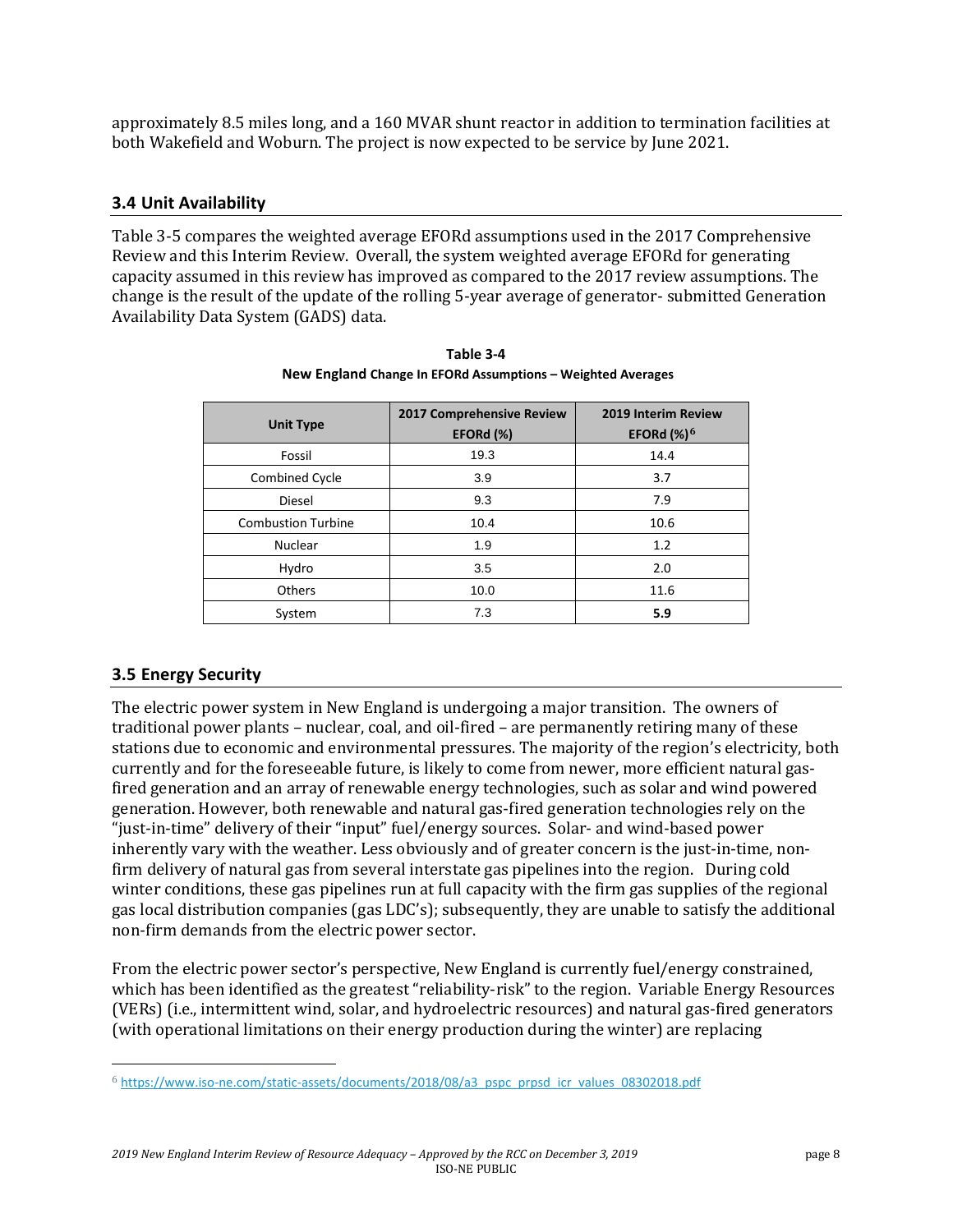traditional nuclear, coal, and oil-fired resources. With its existing fuel infrastructure, New England has faced challenging operating conditions, particularly during extreme cold weather conditions. Given the shift in the current resource mix, these challenges are beginning to extend beyond the winter season. During extreme cold periods, historical electricity needs have been met through a combination of generators using natural gas from gas pipelines and liquefied natural gas (LNG) storage facilities, and an ever-declining mix of nuclear, coal, and oil-fired generation. Although new, incremental natural gas-fired generation is being added to the fuel mix, the regional natural gas pipelines continue to have limited fuel deliverability during winter, for any power generators without firm gas transportation contracts. Additionally, LNG deliveries to New England, which are influenced by global economics and maritime transportation logistics, can also be uncertain without such contracts. Environmental permitting for new, dual-fuel capability (typically, natural gas and fuel oil) is more difficult under "ever-tightening" state and federal air emissions regulations. Even when these units are granted dual-fuel permits, their run times for burning fuel oil are usually restricted to limit both their annual and ozone season (May 1st – September 30th) air emissions.

Giving heightened priority to the regional fuel/energy security issue, in 2018 the Federal Energy Regulatory Commission (FERC) directed ISO New England to submit "Tariff revisions reflecting improvements to its market design to better address regional fuel security concerns." That directive arose amidst a contentious regulatory process involving shorter-term, out-of-market actions to bolster the region's (winter) inventoried fuel supplies and by delaying the retirement of the Mystic Generating Station, located in Everett, Massachusetts. This station is fueled solely by vaporized LNG from the Distrigas LNG Import Terminal located on the Mystic River, also located in Everett, MA.

In response to the FERC directive and to address regional fuel/energy security issues, ISO New England and its stakeholders are working to develop a new, three-part market-based approach: a multi-day ahead market, new ancillary services, and seasonal forward procurement. These changes are all scheduled for implementation in the 2024-2025 time-frame.

To address near-term operational energy-security risks in winter, sparked by limited availability of fuel for gas-fired generators and presented by retirement bids, the ISO incorporated a fuel-security reliability review and cost-allocation methodology into the Forward Capacity Market for retaining and compensating generators needed for fuel security. This is not a market-based solution but rather a reliability review to establish a need for a particular resource. This interim step will address regional winter energy security for capacity commitment periods 2022-2023, 2023-2024, and 2024-2025 while the ISO and its stakeholders develop a longer-term, market-based approach.

#### **3.6 Environmental Regulations and Initiatives**

Existing and pending federal, regional, and state environmental regulations may require generators to consider adding air pollution control devices; modifying or reducing water use and wastewater discharges; and, in some cases, limiting operations. The actual compliance timelines and costs will depend on the timing and substance of the final regulations and site-specific circumstances of the electric generating facilities. Based on these and other economic factors, some generator owners may determine certain resources are uneconomical and retire their facilities instead of making major investments in environmental compliance measures.

All the New England states have Renewable Portfolio Standard targets for the amount of electric energy load-serving entities (LSEs) provide by renewable resources; individual state targets for 2020 range from requiring LSEs to provide 10% to 59% of the energy they procure from renewable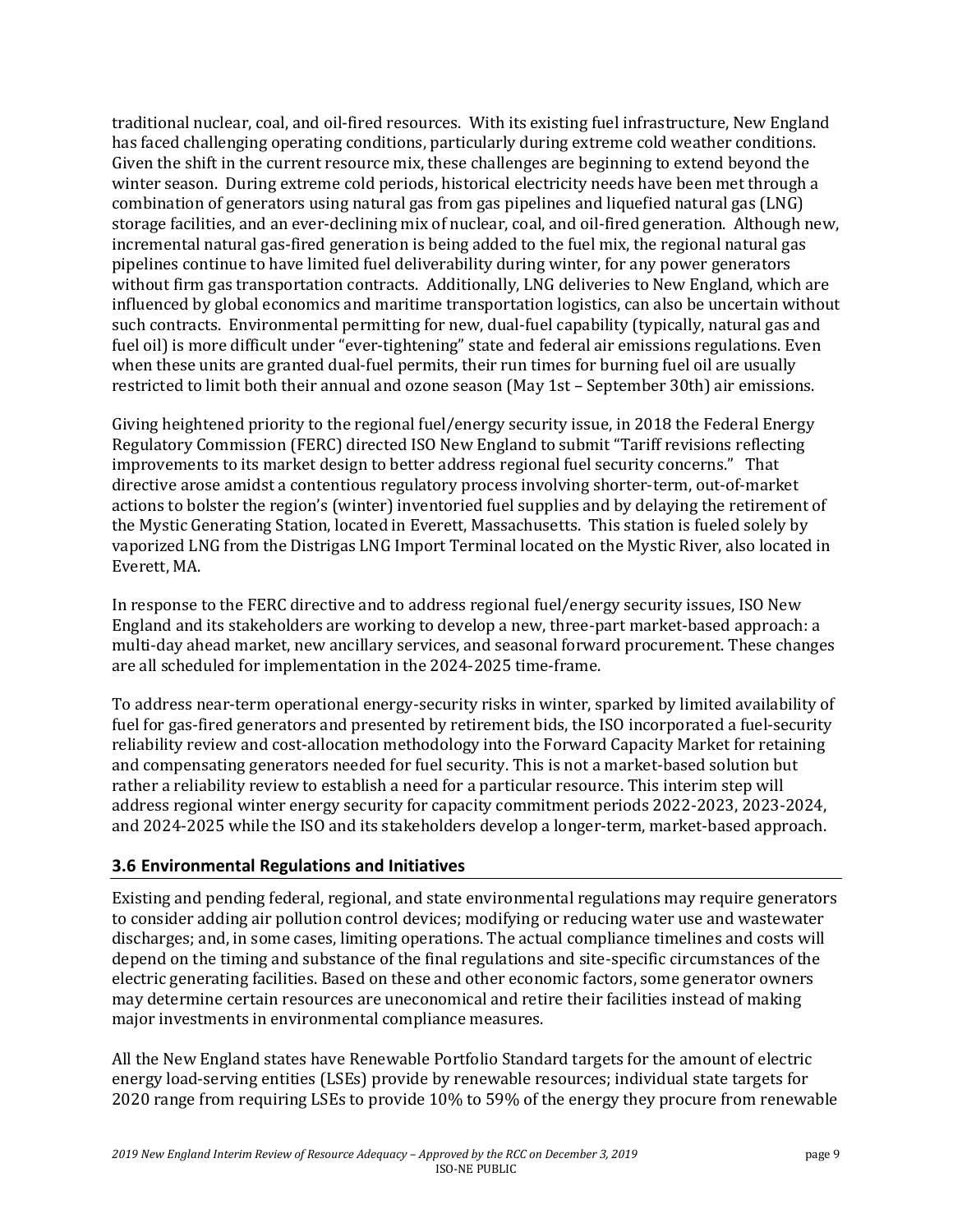resources, which has driven new proposals for renewable energy. Some of the states also have issued requests for proposals for renewables development. The increased use of various types and amounts of renewable resources may require operational modifications or retrofits, resulting in additional environmental compliance costs. Additionally, the units are likely to experience higher operations and maintenance costs.

The New England states also take part in the Regional Greenhouse Gas Initiative for limiting carbon dioxide emissions by power plants and other emission-reduction efforts. Regional generator air emissions remain relatively low compared with historical levels, due to the generation fuel mix, including—in order of percentage share of 2017 annual energy production—native natural gas, nuclear, hydro, wind, other fuel type (landfill gas, methane, refuse, solar, steam and wood), oil, and coal. Higher emissions, however, occur during the winter months because of the burning of oil by generators when natural gas is more expensive or in limited supply. The retirement of nuclear units would tend to increase regional emissions, but the addition of low- or zero-emitting resources would tend to reduce longer-term emissions. A combination of thermal generator retirements and the decreased use of remaining fossil thermal capacity has decreased water use and consumption for power generation compared with historical levels.

#### **3.7 Integration of Variable Energy Resources, Demand Response, and Storage**

ISO New England has implemented improvements to forecasting techniques that account for wind, PV, and demand response. The ISO incorporates VER forecasting into ISO processes, scheduling, and dispatch services. Wind generators participating in the wholesale markets can download individual unit forecasts of their expected output, which can help market participants build a strategy for bidding in the Day-Ahead Energy Market. The operational forecasts provide better situational awareness and result in more reliable and economical operation of the system. As the amount of wind and PV grows, operational forecasts of variable energy resources take on increasing importance. The ISO is also working to improve its longer-term forecasts of PV and demand response resources used for planning.

Limited transmission infrastructure in northern and western Maine poses the primary obstacle to interconnecting new onshore wind resources. A number of generators currently connected leave this part of the transmission system at its performance limit with little to no remaining margin. Each interconnection request for new resources involves lengthy and complex study work to identify the significant transmission infrastructure, and individual projects are not able or willing on an individual basis to make the scale of system upgrade investments warranted. The ISO's developed a set of clustering revisions to the interconnection procedures for reducing the time for performing system impact studies in Maine and elsewhere on the New England transmission system, should similar conditions arise. It also conducted a strategic infrastructure study—the Maine Resource Integration Study to identify the transmission upgrades necessary for interconnecting proposed resources in Maine.

New England has witnessed significant growth in the development of solar photovoltaic resources over the past few years, and continued growth of PV is anticipated. Existing amounts of PV have caused noticeable effects on system operation and, as they grow, are anticipated to have a greater effect on the system's need for regulation, ramping, reserves, and voltage support. The ISO has engaged in a number of actions to examine and prepare for the effects of large-scale PV development in the region.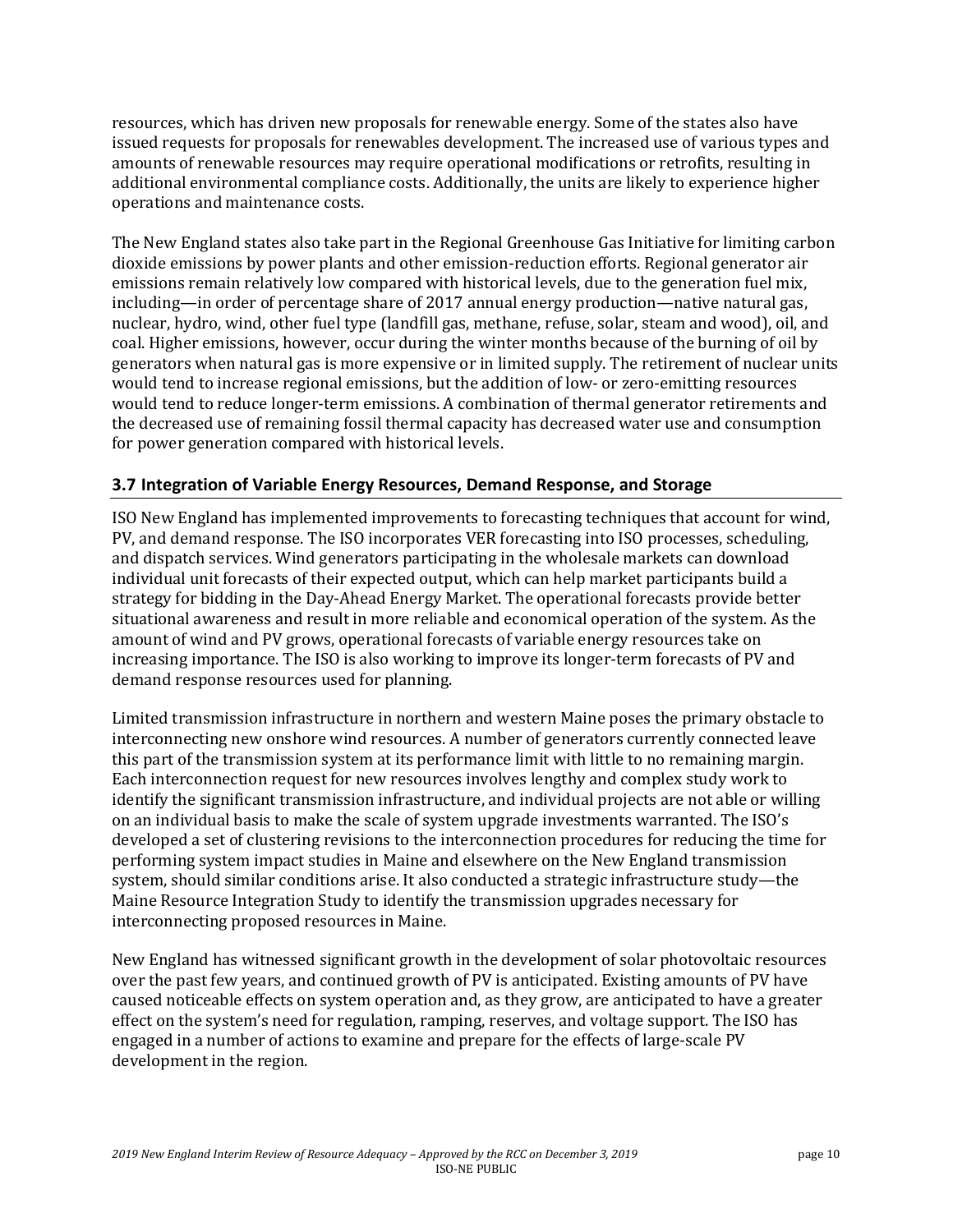At present, the ISO's demand forecast method considers demand history as an input, which captures the growth and production non-PV Distributed Energy Resources (DERs). To date, the region has not experienced the large-scale growth of other types of DERs, which would present challenges similar to PV. The ISO continues to monitor this situation and actively examines its processes for improving its demand forecasts. This includes applications of modern analysis techniques, such as the latest methods of big data analysis and artificial intelligence.

With more behind-the-meter technologies and time-varying retail rates, demand could become more price responsive and less predictable. The ISO's work with regional stakeholders will help position the region to best integrate rapidly growing DER resources in a way that maintains reliability and allows the states to realize the public policy benefits they have identified as the basis for their DER programs. The ISO continuously works to improve its demand forecast methods to account for additional variations in the net demand.

Distribution owners are reviewing and improving processes and methodologies for integrating DERs. These activities address using cluster analyses for non-FERC-jurisdictional resources, providing information on the hosting capacity of distribution circuits, and making better use of smart inverters. Distribution owners are also modernizing distribution system equipment to better accommodate the large-scale development of DERs.

#### **3.8 Others**

The interconnection benefits from neighboring Areas are considered in both assessments. Since the 2017 Comprehensive Review, ISO New England has conducted additional tie benefit studies to identify the amount of tie reliability assistance New England can rely on from its neighbors for resource adequacy studies. Table 3-5 summarizes the tie benefit assumptions for the 2017 and 2019 reviews.

| Year | 2017 Comprehensive Review | <b>2019 Interim Review</b> |  |
|------|---------------------------|----------------------------|--|
| 2020 | 1.950                     | 1.939 <sup>7</sup>         |  |
| 2021 | 2.020                     | 2.020                      |  |
| 2022 | 2.020                     | 2.000 <sup>8</sup>         |  |

| Table 3-5                                                    |
|--------------------------------------------------------------|
| New England Assumed Tie Benefits from Neighboring Areas (MW) |

Other assumptions for these two reviews are consistent with each other.

<span id="page-10-0"></span><sup>7</sup> https://www.iso-ne.com/static-assets/documents/2019/08/2019\_08\_29\_a04\_tie\_benefits\_analysis.pptx

<span id="page-10-1"></span><sup>8</sup> [https://www.iso-ne.com/static-assets/documents/2018/07/a41\\_pspc\\_propsd\\_tiebenfits\\_fca13\\_07262018.pdf](https://www.iso-ne.com/static-assets/documents/2018/07/a41_pspc_propsd_tiebenfits_fca13_07262018.pdf)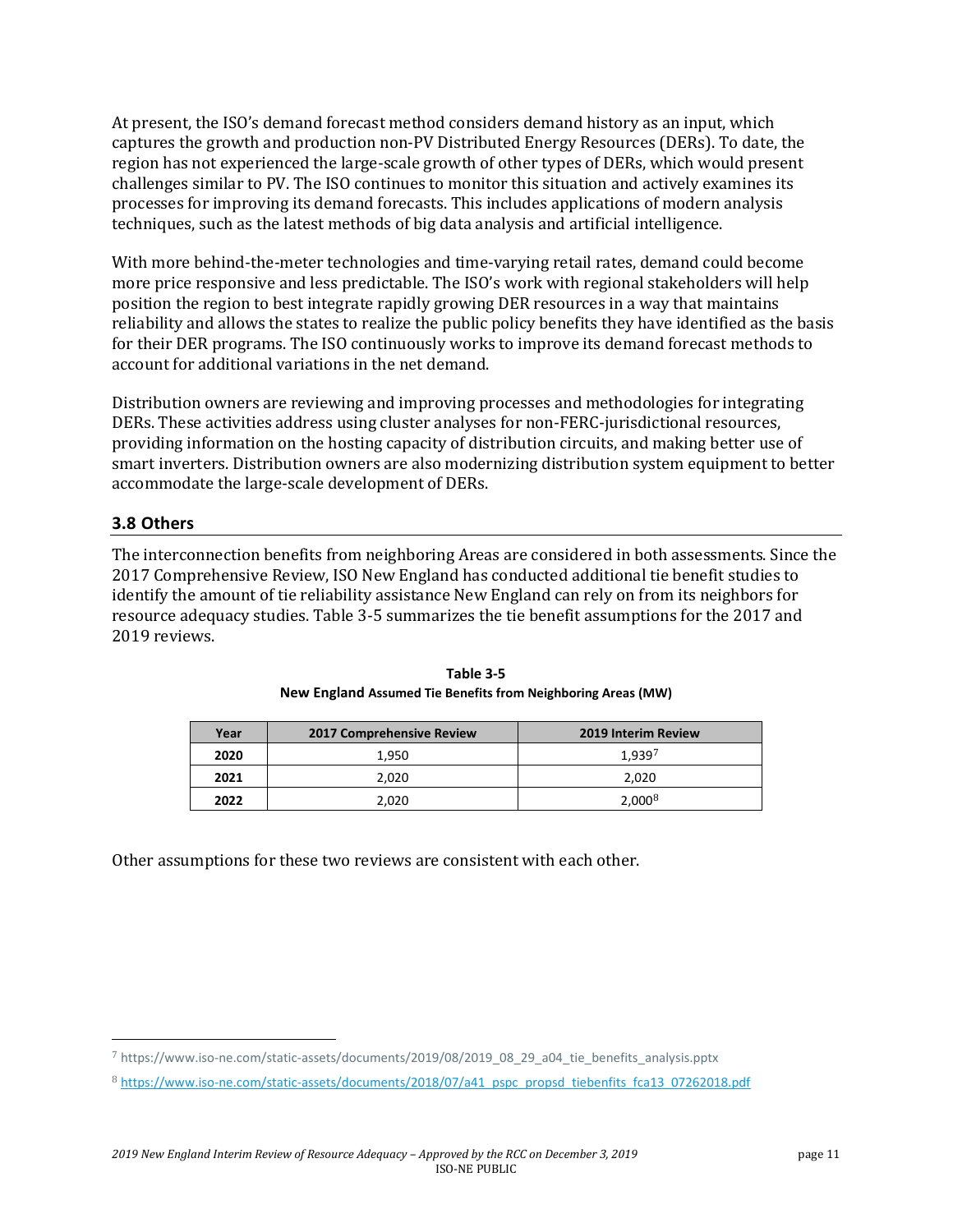## **Section 4 Results**

Tables 4-1 and 4-2 summarize the New England system LOLE results for the scenarios investigated within this Interim Review and those from the 2017 Comprehensive Review. They show that New England has adequate existing and planned resources to meet the NPCC Resource Adequacy Design Criteria under all scenarios for the study period 2020 through 2022.

| Table 4-1                                        |
|--------------------------------------------------|
| New England LOLE using Reference Demand Forecast |

| Year | 2017 Comprehensive Review<br>(Days/Year)                           | <b>2019 Interim Review</b><br>(Days/Year)                          |                                                                  |  |
|------|--------------------------------------------------------------------|--------------------------------------------------------------------|------------------------------------------------------------------|--|
|      | <b>Based on Resources'</b><br><b>Seasonal Claimed Capabilities</b> | <b>Based on Resources'</b><br><b>Seasonal Claimed Capabilities</b> | <b>Based on Resources'</b><br><b>Capacity Supply Obligations</b> |  |
| 2020 | 0.030                                                              | 0.00094                                                            | 0.00106                                                          |  |
| 2021 | 0.058                                                              | 0.00104                                                            | 0.00563                                                          |  |
| 2022 | 0.061                                                              | 0.00189                                                            | 0.00893                                                          |  |

#### **Table 4-2 New England LOLE using High Demand Forecast**

| Year | 2017 Comprehensive Review<br>(Days/Year) | <b>2019 Interim Review</b><br>(Days/Year) |                                    |  |
|------|------------------------------------------|-------------------------------------------|------------------------------------|--|
|      | <b>Based on Resources'</b>               | <b>Based on Resources'</b>                | <b>Based on Resources'</b>         |  |
|      | <b>Seasonal Claimed Capabilities</b>     | <b>Seasonal Claimed Capabilities</b>      | <b>Capacity Supply Obligations</b> |  |
| 2020 | 0.043                                    | 0.00479                                   | 0.00528                            |  |
| 2021 | 0.080                                    | 0.00852                                   | 0.02614                            |  |
| 2022 | 0.086                                    | 0.01675                                   | 0.04498                            |  |